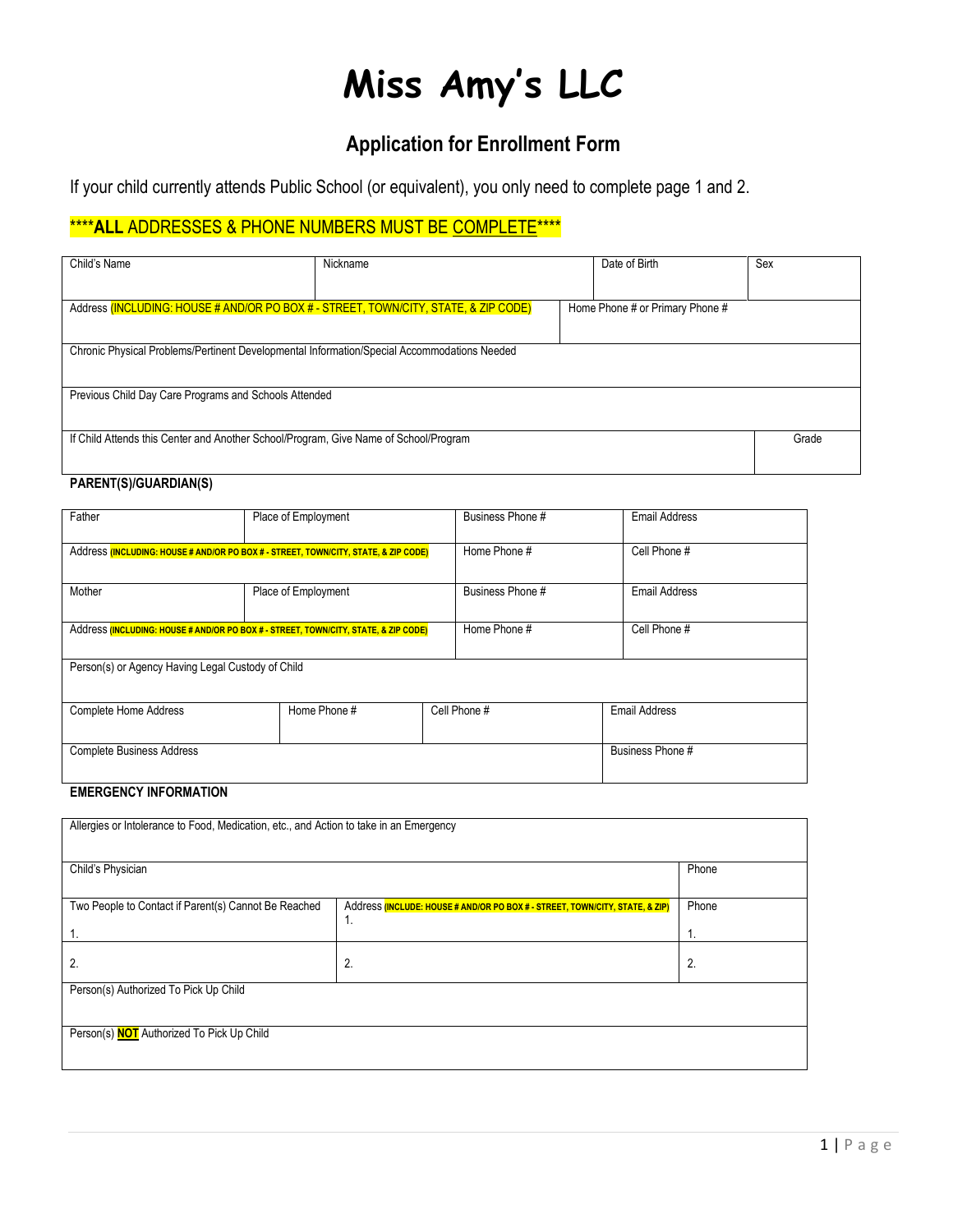- Appropriate paperwork such as custody papers shall be attached if a parent is not allowed to pick up the child.
- **NOTE:** Section **22.1-4.3** of the *Code of Virginia* states that unless a court order has been issued to the contrary, the noncustodial parent of a student enrolled in a public school or day care center must be included, upon the request of such noncustodial parent, as an emergency contact for events occurring during school or day care activities. **032-05-252/11**

### **AGREEMENTS**

- 1. The child day care center agrees to notify the parent(s)/guardian(s) whenever the child becomes ill and the parent(s)/guardians will arrange to have the child picked up as soon as possible if so requested by the child day care center.
- 2. The parent(s)/guardian(s) authorize the child day care center to obtain immediate medical care if any emergency occurs when the parent(s)/guardian(s) cannot be located immediately.
- 3. The parent(s)/guardian(s) agree to inform the child day care center within 24 hours or the next business day after his child or any member of the immediate household has developed a reportable communicable disease, as defined by the *State Board of Health*, except for life threatening diseases which must be reported immediately.

|                                                    | <b>SIGNATURES</b> |                       |      |  |
|----------------------------------------------------|-------------------|-----------------------|------|--|
| Signature of $\mathcal{P}$ arent(s) or Guardian(s) |                   |                       | Date |  |
| Signature of Administrator of Center               |                   |                       | Date |  |
| Date Child Entered Care: _________________________ |                   | Date Child Left Care: |      |  |

\*\*If there is an objection to seeking emergency medical care, a statement should be obtained from the parent(s) or guardian(s) that states the objection and the reason for the objection.

#### **OFFICE USE ONLY IDENTITY VERIFICATION**

If proof of identity is required and a copy is not kept, please fill out the following:

| <b>Place of Birth</b> | <b>Birth Date</b> | <b>Birth Certificate Number</b>  | Date Issued                         |
|-----------------------|-------------------|----------------------------------|-------------------------------------|
| Other Form of Proof   |                   | <b>Date Documentation Viewed</b> | <b>Person Viewing Documentation</b> |

Date of Notification of Local Law-Enforcement Agency (when required proof of identity is not provided):

*Date*

Proof of the child's identity and age may include a certified copy of the child's birth certificate, birth registration card, notification of birth (hospital, physician or midwife record), passport, copy of the placement agreement or other proof of the child's identity from a child placing agency (foster care and adoption agencies), record from a public school in Virginia, certification by a principal or his designee of a public school in the U.S. that a certified copy of the child's birth record was previously presented or copy of the entrustment agreement conferring temporary legal custody of a child to an independent foster parent. Viewing the child's proof of identity is not necessary when the child attends a public school in Virginia and the center assumes responsibility for the child directly from the school (i.e., after school program) or the center transfers responsibility of the child directly to the school (i.e., before school program). While programs are not required to keep the proof of the child's identity, documentation of viewing this information must be maintained for each child.

Section 63.2-1809 of the Code of Virginia states that the proof of identity, if reproduced or retained by the child day program or both, shall be destroyed upon the conclusion of the requisite period of retention. The procedures for the disposal, physical destruction or other disposition of the proof of identity containing social security numbers shall include all reasonable steps to destroy such documents by (i) shredding, (ii) erasing, or (iii) otherwise modifying the social security numbers in those records to make them unreadable or indecipherable by any means.

**032-05-252/11 (06/05)**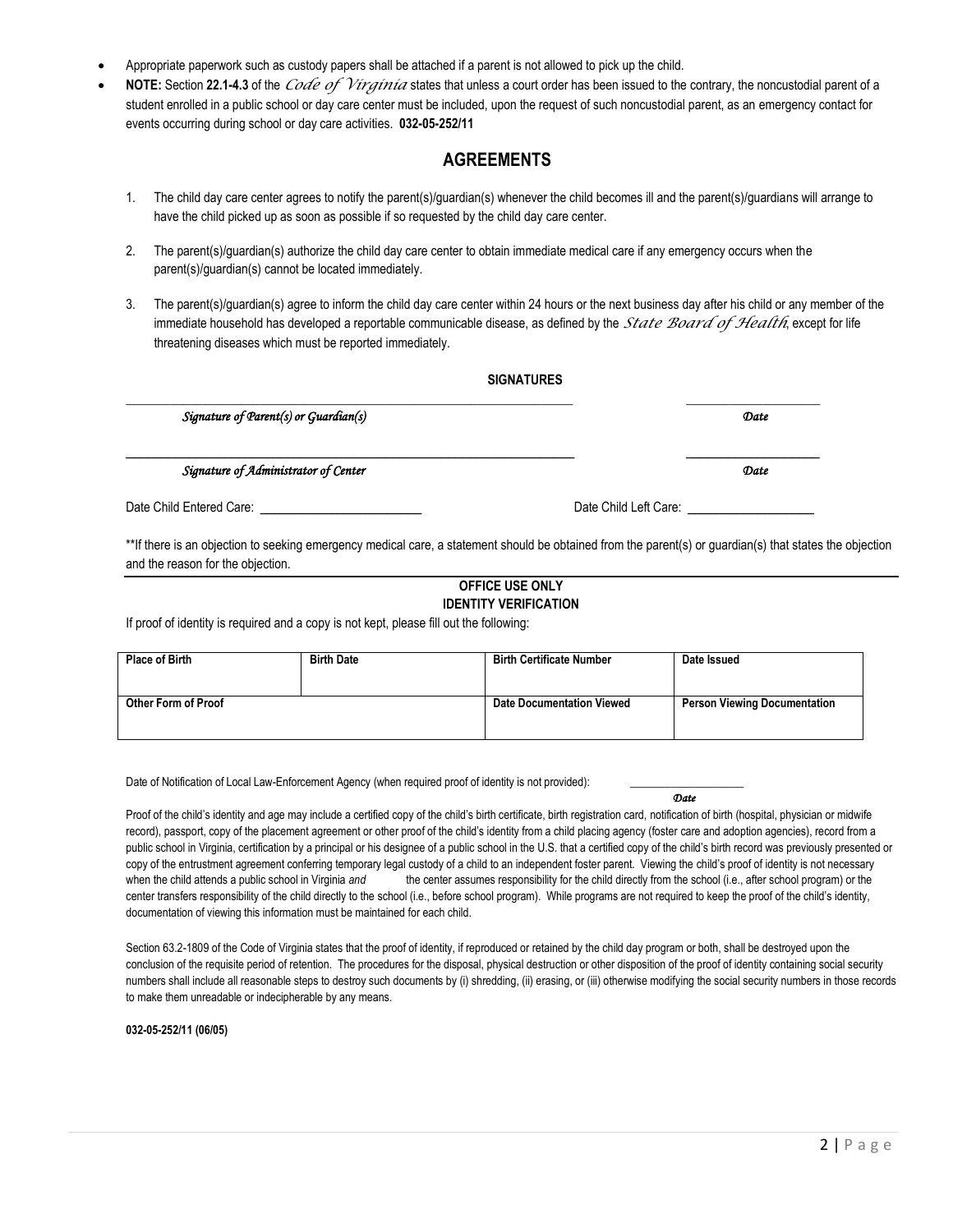| Name                                                                                                                 | Age | Relationship | Indicate name Used by Child                                                                                           |
|----------------------------------------------------------------------------------------------------------------------|-----|--------------|-----------------------------------------------------------------------------------------------------------------------|
| _____________________________                                                                                        |     |              | <u> 1989 - Johann John Stone, mars et al. (</u>                                                                       |
|                                                                                                                      |     |              | the control of the control of the control of the control of the control of the control of                             |
| <u> 1980 - Johann John Harry Harry Harry Harry Harry Harry Harry Harry Harry Harry Harry Harry Harry Harry Harry</u> |     |              | the control of the control of the control of the control of the control of the control of                             |
|                                                                                                                      |     |              |                                                                                                                       |
| Other members of the family (grandparents, aunts, uncles, etc.) living in the community:                             |     |              |                                                                                                                       |
|                                                                                                                      |     |              | <u> 1989 - Johann John Stein, markin film yn y system yn y system yn y system yn y system yn y system yn y system</u> |
|                                                                                                                      |     |              |                                                                                                                       |
| Has your child had any previous school experience? ___________ If so, please give the name and type                  |     |              |                                                                                                                       |
|                                                                                                                      |     |              |                                                                                                                       |
| Does your child take a nap? _____________ Morning ______________ Afternoon ____________                              |     |              |                                                                                                                       |
| How many hours does your child sleep at night? (Approximately) ___________                                           |     |              |                                                                                                                       |
|                                                                                                                      |     |              | Is your child toilet trained? ___________ Does your child use any special word for toileting? _________               |
|                                                                                                                      |     |              |                                                                                                                       |
|                                                                                                                      |     |              | Describe your child's appetite: always hungry ________ eats at mealtime ________ snacks _______                       |
| Snacks all day ___________ never hungry __________ has to be coaxed to eat ________________                          |     |              |                                                                                                                       |
|                                                                                                                      |     |              | Are there any foods your child may not or cannot eat? (Due to allergies, religious customs, etc.) ______              |
|                                                                                                                      |     |              |                                                                                                                       |
|                                                                                                                      |     |              |                                                                                                                       |
|                                                                                                                      |     |              | Are there any foods your child dislikes? ___________ if so, please list: ___________________________                  |
|                                                                                                                      |     |              |                                                                                                                       |